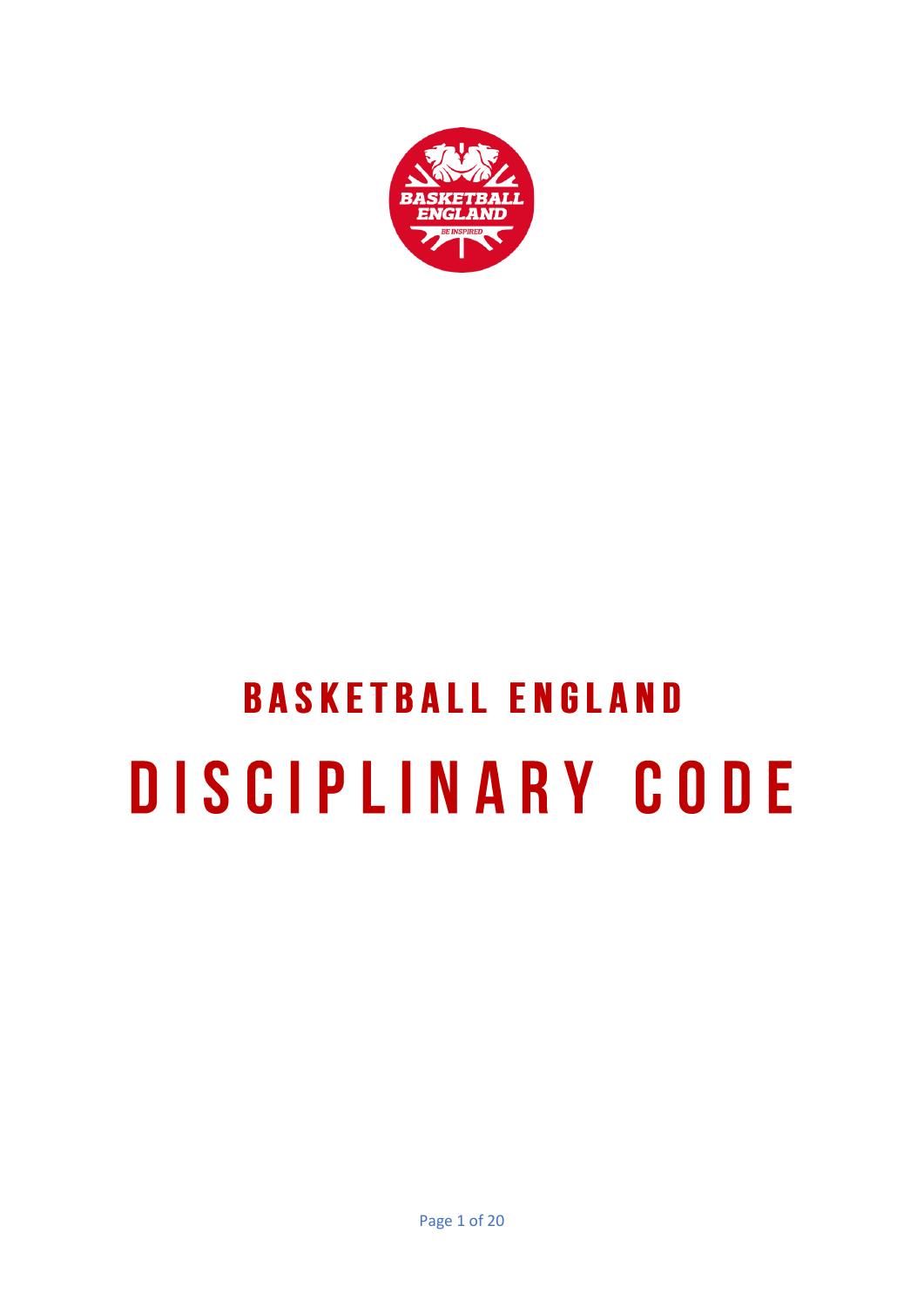# **CONTENTS**

| 1.  |  |
|-----|--|
| 2.  |  |
| 3.  |  |
| 4.  |  |
| 5.  |  |
| 6.  |  |
| 7.  |  |
| 8.  |  |
| 9.  |  |
|     |  |
| 10. |  |
| 11. |  |
|     |  |
| 12. |  |
|     |  |
|     |  |
| 13. |  |
| 14. |  |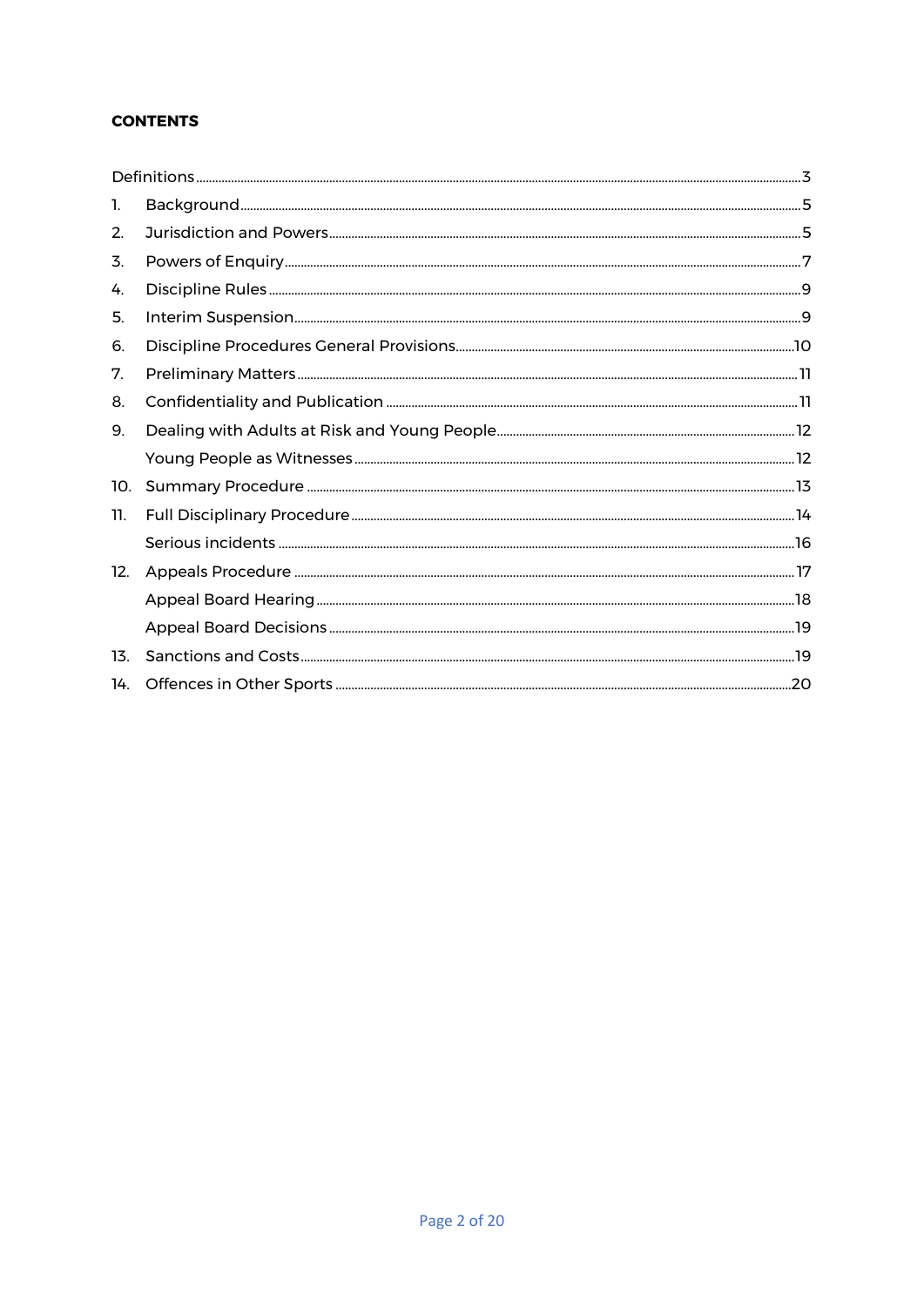# <span id="page-2-0"></span>**DEFINITIONS**

| <b>AOC</b>            | means: the Association of Colleges                                                                          |
|-----------------------|-------------------------------------------------------------------------------------------------------------|
| <b>Adults at Risk</b> | means: any person who is aged 18 years or over who;                                                         |
|                       | Has care or support needs                                                                                   |
|                       | Is experiencing, or is at risk of abuse or neglect                                                          |
|                       | Is unable to protect themselves against significant harm or                                                 |
|                       | exploitation                                                                                                |
| Appeal                | means: the Organisation who has had an Appeal made against one of                                           |
| Respondent            | their decisions                                                                                             |
| Appeals Board         | means: any Panel established by The Association to adjudicate on an<br>Appeal                               |
| Appellant             | means: a person or Organisation that has submitted an Appeal against                                        |
|                       | a decision                                                                                                  |
| Associates            | means: other organisations with connection to The Association                                               |
|                       | including but not limited to educational establishments running                                             |
|                       | Basketball Programmes, the British Basketball Federation (BBF), the                                         |
|                       | International Basketball Federation (FIBA), Basketball Wales (BW),                                          |
|                       | Basketball Scotland (BS), Basketball Ireland (BI), the Association of                                       |
|                       | Colleges (AOC) and the British Universities & Colleges Sport (BUCS)                                         |
| <b>BBF</b>            | means: the British Basketball Federation                                                                    |
| <b>BE</b>             | means: Basketball England                                                                                   |
| BI                    | means: Basketball Ireland                                                                                   |
| <b>BS</b>             | means: Basketball Scotland                                                                                  |
| <b>BW</b>             | means: Basketball Wales                                                                                     |
| Case                  | means: a body appointed to hear a Safeguarding case also known as a                                         |
| Management            | <b>Safeguarding Panel</b>                                                                                   |
| Group                 |                                                                                                             |
| Disciplinary          | means: any person appointed by The Association to carry out their                                           |
| Officer               | Discipline process.                                                                                         |
| Discipline            | means: a Panel established by The Association or delegated association                                      |
| Commission            | to adjudicate on a Misconduct case                                                                          |
| <b>FIBA</b>           | means: the International Basketball Federation                                                              |
| Independent           | means: a person, not employed by The Association, to hear a                                                 |
| Chair                 | disciplinary matter                                                                                         |
| Inside                | means: any information passed on to a third party without authority                                         |
| Information           | which may be used inappropriately.                                                                          |
| Institution           | means: a school or higher education establishment whom Basketball                                           |
|                       | England have an affiliation with                                                                            |
| Interim               | means: A suspension imposed by an authorised body prior to either a                                         |
| Suspension            | charge or the final hearing of a charge                                                                     |
| Member                | means: any Club, League or Association, including Regional                                                  |
| Organisation          | Associations, under the jurisdiction of Basketball England                                                  |
| Members               | means: any person associated with a Member Organisation                                                     |
| Misconduct            | means: a report or communication of any type that indicates a breach                                        |
| Complaint             | of The Association Membership Rules or Regulations or the standard of                                       |
|                       | conduct expected by The Association                                                                         |
| National              | means: a Panel appointed to hear a Serious Case Offence                                                     |
| Discipline            |                                                                                                             |
| Commission            |                                                                                                             |
| <b>Officers</b>       | means: any employee or volunteer connected to any organisation<br>under the jurisdiction of The Association |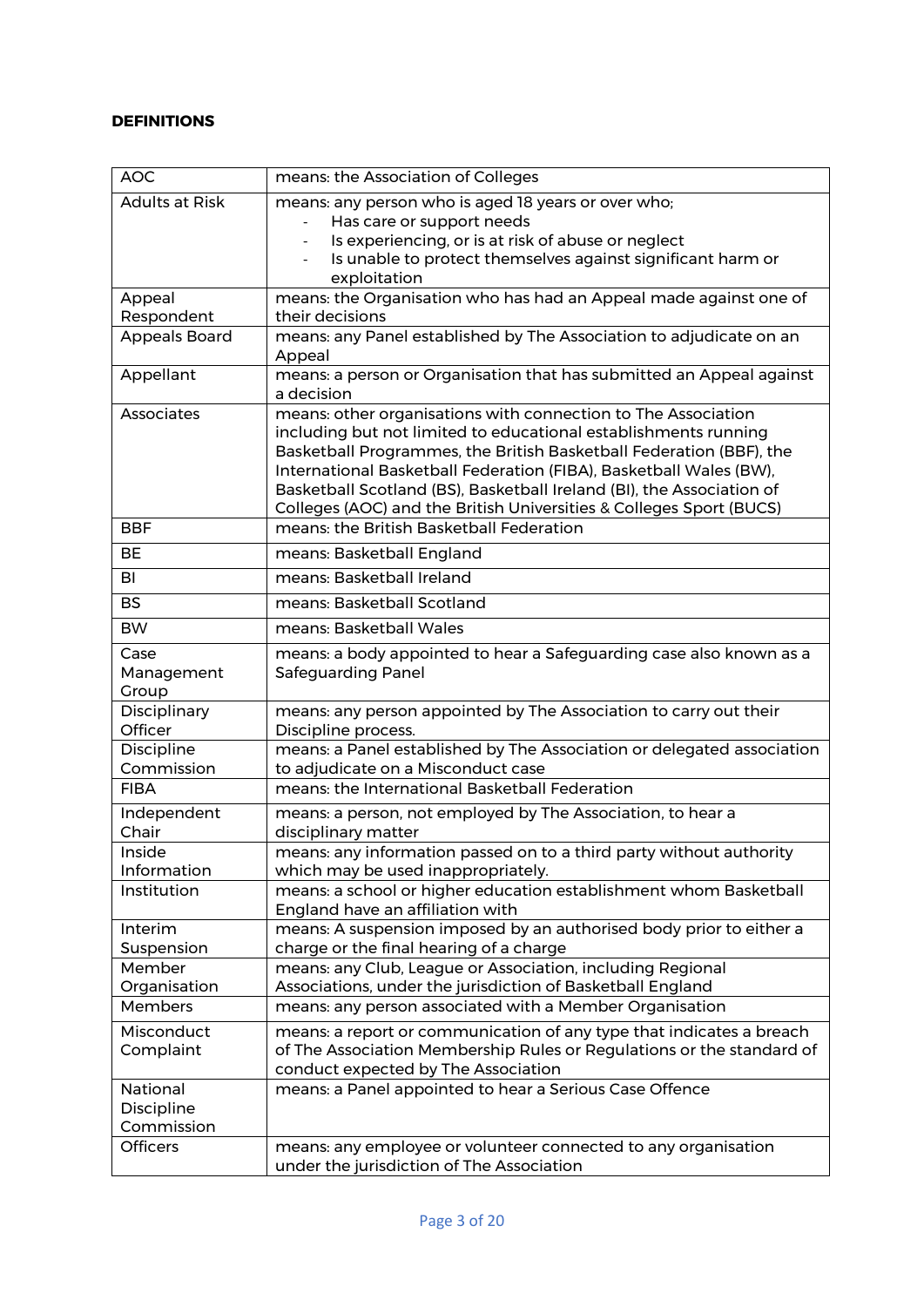| <b>Officials</b>                                                | means: Referees, Table Officials, Commissioners, Observers, Referee<br>Coaches and Statisticians                                                                                                                                         |
|-----------------------------------------------------------------|------------------------------------------------------------------------------------------------------------------------------------------------------------------------------------------------------------------------------------------|
| Participant                                                     | means: any Members, Member Organisation, Members of Member<br>Organisations, Officers, Officials, or Players                                                                                                                             |
| Players                                                         | means: any person registered or unregistered under the jurisdiction of<br>The Association.                                                                                                                                               |
| Protected<br>Characteristic                                     | means: any characteristic protected under the Equality Act 2010 which<br>are age, disability, gender reassignment, marriage and civil partnership,<br>pregnancy and maternity, race, religion or belief, sex, and sexual<br>orientation. |
| Regional<br>Association                                         | means: any local Association under the jurisdiction of The Association                                                                                                                                                                   |
| Respondent                                                      | means: any Individual or Organisation who has had a Misconduct<br>Complaint or Charge raised against them.                                                                                                                               |
| Safeguarding and<br><b>Integrity Senior</b><br>Manager ("SISM") | means: any person appointed by The Association to carry out their<br>Safeguarding process.                                                                                                                                               |
| Safeguarding<br>Panel                                           | means: a body appointed to hear a Safeguarding case also known as<br>the Case Management Group                                                                                                                                           |
| Serious Case<br>Offence                                         | means: an Offence to be referred to a National Discipline Commission<br>for an offence listed by The Association as a Serious Offence from time<br>to time                                                                               |
| Summary<br>Offence                                              | means: a breach that can be proceeded against summarily, without<br>the need for a full disciplinary hearing.                                                                                                                            |
| Summary<br>Procedure                                            | means: the procedure to be adopted to deal with a Summary Offence.                                                                                                                                                                       |
| The Association                                                 | means: Basketball England                                                                                                                                                                                                                |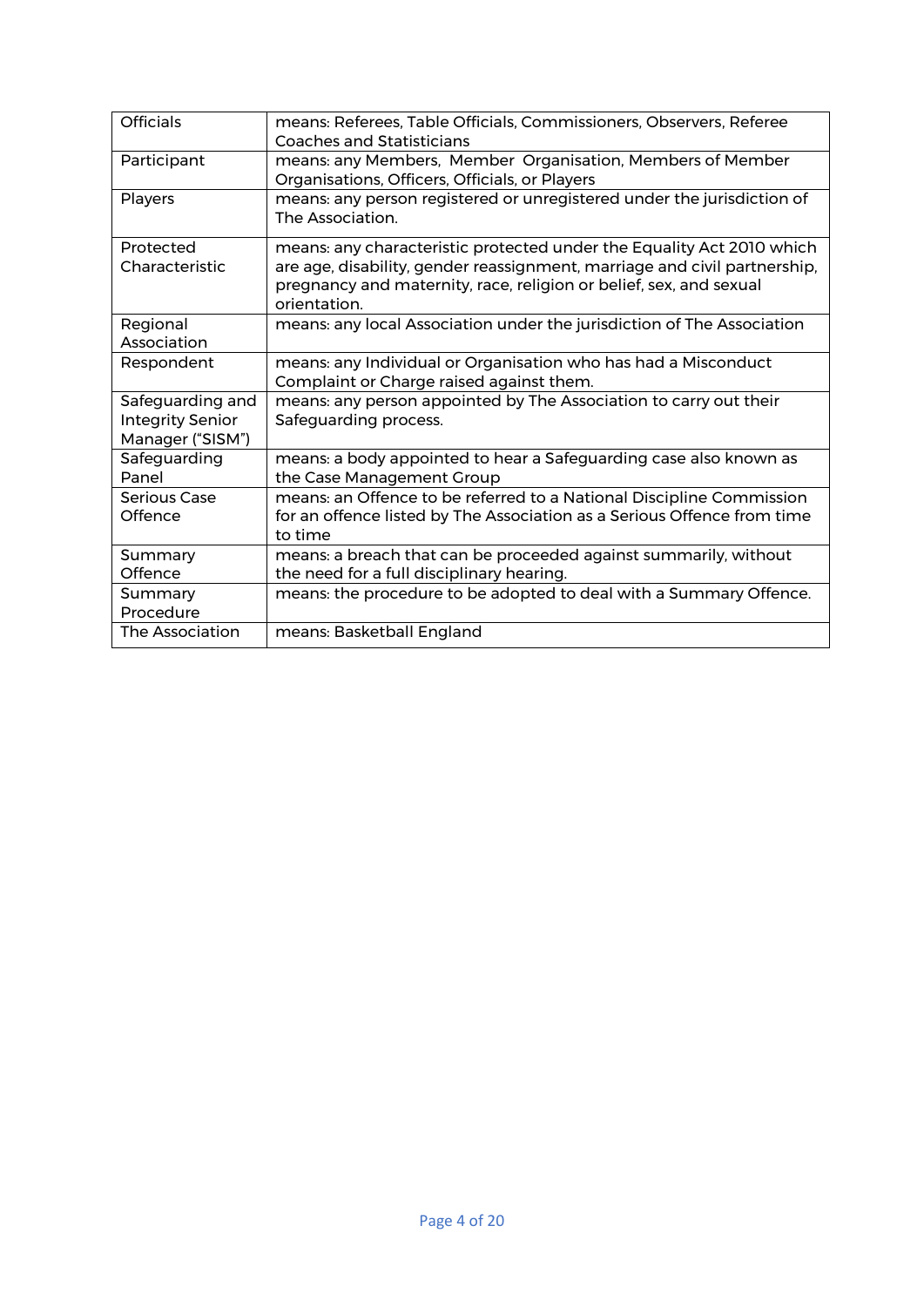## <span id="page-4-0"></span>**1. Background**

- 1.1 Basketball England ("**The Association**") is committed to providing a fair, consistent and proportionate approach to the handling of Complaints and Disciplinary Matters.
- 1.2 For the purpose of this document a "**Misconduct Complaint**" is any communication to The Association from which it appears that there has or may have been a breach of the Membership Rules or Regulations or Standards of Conduct, whether expressed as a complaint, disclosure, grievance, allegation, query or expression of concern or identification of an issue.
- 1.3 This document is designed to provide an open and transparent route for Misconduct Complaints made under this procedure to be resolved fairly within a reasonable period.
- 1.4 Other complaints that are not considered to be a Misconduct Complaint will be dealt with under a separate complaint handling process.
- 1.5 As the governing body, Basketball England's approach is to focus on the most serious breaches of standards of conduct that may give rise to questions about a member or member organisation's suitability to participate in the sport, whilst providing support to Member Organisations to manage the lower-level breaches.
- 1.6 Where a Misconduct Complaint necessitates formal disciplinary proceedings, The Association shall exercise its disciplinary powers in the manner set out in this document.
- 1.7 Where a Misconduct Complaint, following investigation is not considered a breach that requires formal disciplinary action, it may still be investigated for such non disciplinary action that The Association deems appropriate at their absolute discretion.
- 1.8 It is our intention to promote a culture where it is safe and acceptable for any person to raise any type of complaint or concerns including those of poor practice, bullying or harassment, neglect, grooming, abuse, or other forms of misconduct. No person should be victimised for raising concerns or making a Complaint.
- 1.9 Nothing in this document overrides, amends or waives any provision in the Articles of Association or restricts the rights of Basketball England or the Board to make or amend Regulations or other Byelaws or to manage the business of Basketball in England as they think fit.
- 1.10 Basketball is also under the jurisdiction of International Basketball Federation (FIBA) in accordance with FIBA Internal Regulations.

# <span id="page-4-1"></span>**2. Jurisdiction and Powers**

- 2.1 The Association's Articles of Association, its Rules and Regulations and the various conditions of membership, registration and affiliation, require that all members, registered clubs and those associated with clubs as members and all affiliated associations and those associated with affiliated associations as members, comply with Regulations made by the Board and conduct themselves in accordance with the Code of Ethics and Conduct and all and any other relevant Basketball England Rules and Regulations.
- 2.2 There are three processes Basketball England may use to investigate and sanction misconduct;

(i) NBL Competition. Any behaviour contravening the NBL Rules and Regulations shall be presided by the Disciplinary Officer, with right of appeal through the NBL disciplinary process. The Disciplinary Process is outlined in NBL Rules and Regs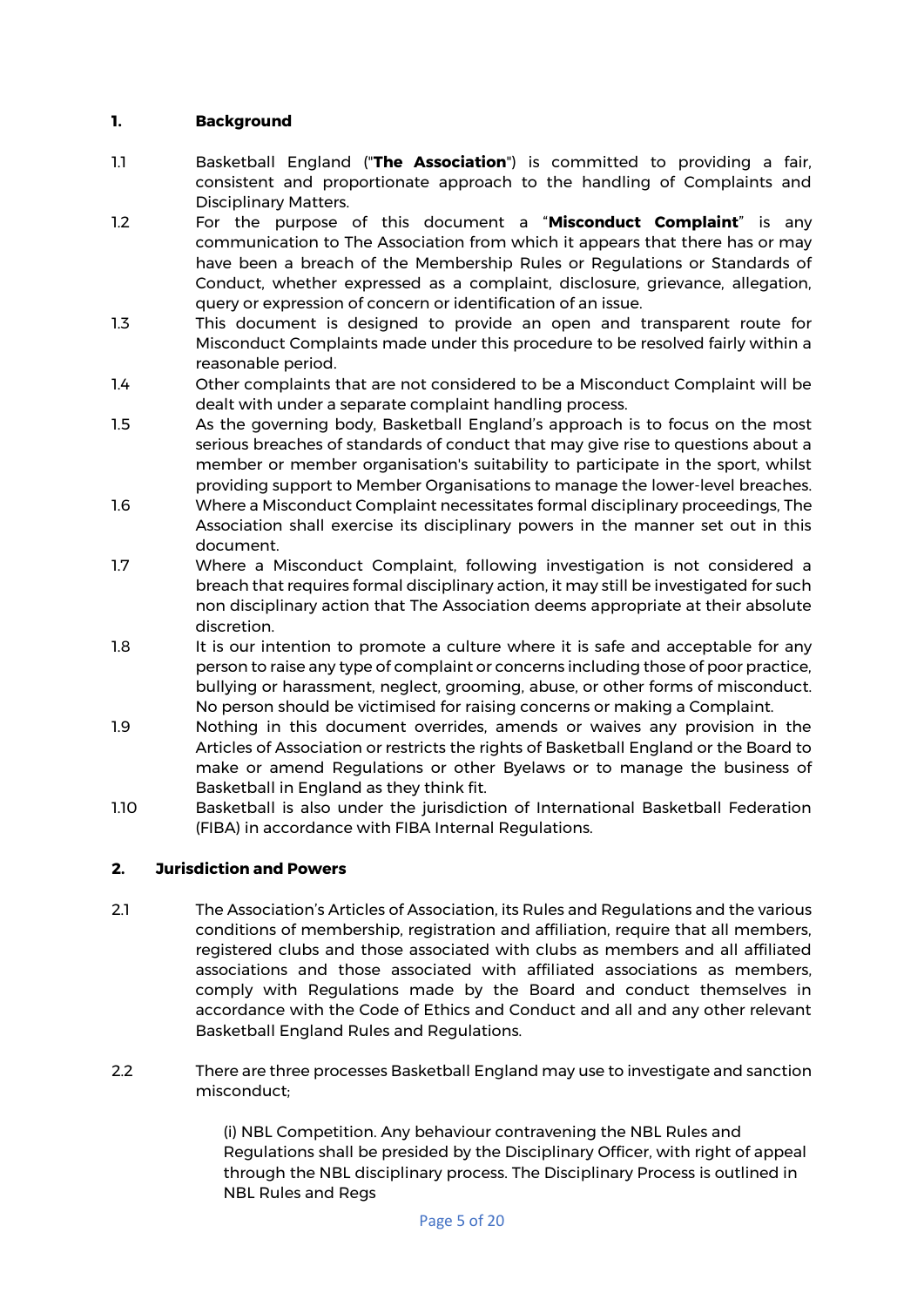(ii) Membership Disciplinary Procedures. Any behaviour contravening Membership Rules and Regulations and Code of Conduct and Ethics shall be subject to the process outlined within this document.

(iii) Safeguarding Case Management. Any behaviour contravening the Basketball England Safeguarding Policy shall be subject to the process outlined in the relevant Safeguarding Case Management Policy.

- 2.3 The Association has disciplinary jurisdiction over:
	- (i) All individual members of The Association (the "**Members**");
	- (ii) All member organisations including clubs, leagues and associations and, in each case, their members and officers (the "**Member Organisations**");
	- (iii) All employees and volunteers of or connected to The Association (the "**Officers**");
	- (iv) All Officials including Referees, Table Officials, Commissioners, Observers, Officiating Coaches and Statisticians (the "**Officials**");
	- (v) All basketball players who are members of a Member Organisation or who participate in any Basketball activity organised or authorised by The Association or by any of its Associates (the "**Players**");
- 2.4 These Procedures do not apply to disciplinary action contemplated or taken by The Association against employees of Basketball England, concerning matters arising while in the course of their employment. However, where formal action is taken against Basketball England employees in the course of their employment, resulting in any form of sanction that impacts on their ability to continue with Basketball England membership, this can be addressed under this policy.
- 2.5 This policy does not apply to complaints about Basketball England services. Any complaints concerning these matters should be addressed initially through the Basketball England Complaints Policy. Complaints about The Association's staff members should be directed to the Governance Team.
- 2.6 The Association shall exercise its disciplinary powers in the manner set out in this policy.
- 2.7 While Basketball England will always consider any anonymous information where a child or Adult at Risk may be at risk of harm, it may not be able to progress anonymous complaints.
- 2.8 It is normally necessary to identify the complainant to provide the Respondent with a clear understanding of the allegations and ensure procedural fairness. In some situations, it may be possible to keep the details of a complainant confidential (where there is a good reason for concern and/or the identity of the complainant is not material to the case or anonymity has been requested), but this is sometimes not possible as the complainant's identity may be apparent from the details of the complaint provided to the Respondent.
- 2.9 Basketball England procedures are not an alternative way of addressing criminal offences. Basketball England encourages complainants to report allegations or suspicions of a criminal nature to the police in the first instance.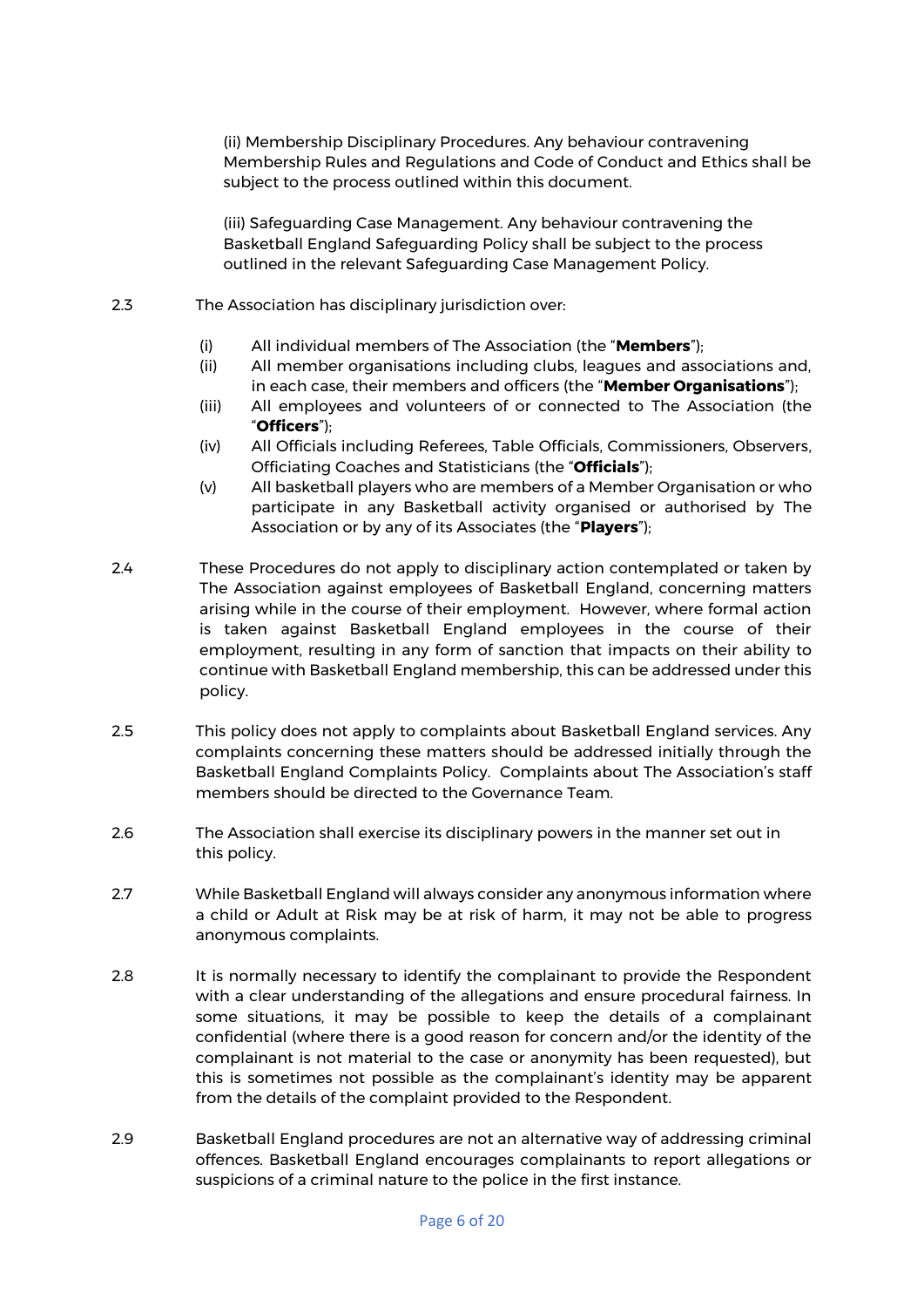- 2.10 Basketball England itself will involve the statutory authorities in appropriate matters. Basketball England will support the police with any resulting investigation in line with its legal obligations.
- 2.11 The Association will exercise its discretion when deciding whether to consider the Complaint before any criminal proceedings have concluded and may liaise with the police in this regard.
- 2.12 However, the fact that criminal action is being taken or considered does not prevent Basketball England from taking action within their own regulations.
- 2.13 Basketball England may order that a Member be suspended from all or any specific activity on terms it deems appropriate where the Member has been convicted of a criminal offence and where Basketball England considers it appropriate to safeguard the Sport.
- 2.14 Where a Member or Member association has breached a Rule or Regulation whilst engaging in Basketball in an Institution or League for Institutions, the SISM will liaise with the responsible bodies to agree the process of investigation.

#### <span id="page-6-0"></span>**3. Powers of Enquiry**

- 3.1 Basketball England requires Members, Member Organisations, Members of Member Organisations, Officers, Officials, or Players ("**Participant")** to co-operate in any Misconduct Complaint investigation, where requested, to participate in interviews; to provide information and/or statements or any other information believed to be in their possession or knowledge and to attend hearings to give evidence. Members or those representing Basketball England registered or affiliated organisations who fail to comply with these requirements, may themselves be subject to disciplinary action.
- 3.2 Subject to the reporting of any decision by the Safeguarding Case Management Group ("CMG"), Disciplinary Commissions or Appeals Boards and with the exception of communications with appropriate authorities, in pursuit of legal obligations, all investigations, communications and proceedings shall be conducted in confidence, with all parties involved subjected to an obligation of confidence.
- 3.3 All and any hearings shall be held in private.
- 3.4 The Association shall delegate its power to:
	- (i) act upon disciplinary matters to a Disciplinary Officer (the "**Disciplinary Officer**").
	- (ii) act upon disciplinary matters to the Safeguarding and Integrity Senior Manager "(**SISM**)" or other member of the Governance Team in the case of Association Regulation breaches.
	- (iii) in the case of minor breaches of policy and regulations, to **Regional Associations** of Basketball England.
- 3.5 The policy and procedures within this document are mandatory for all matters under the jurisdiction of Basketball England and supersede any Regional Association or local League procedures.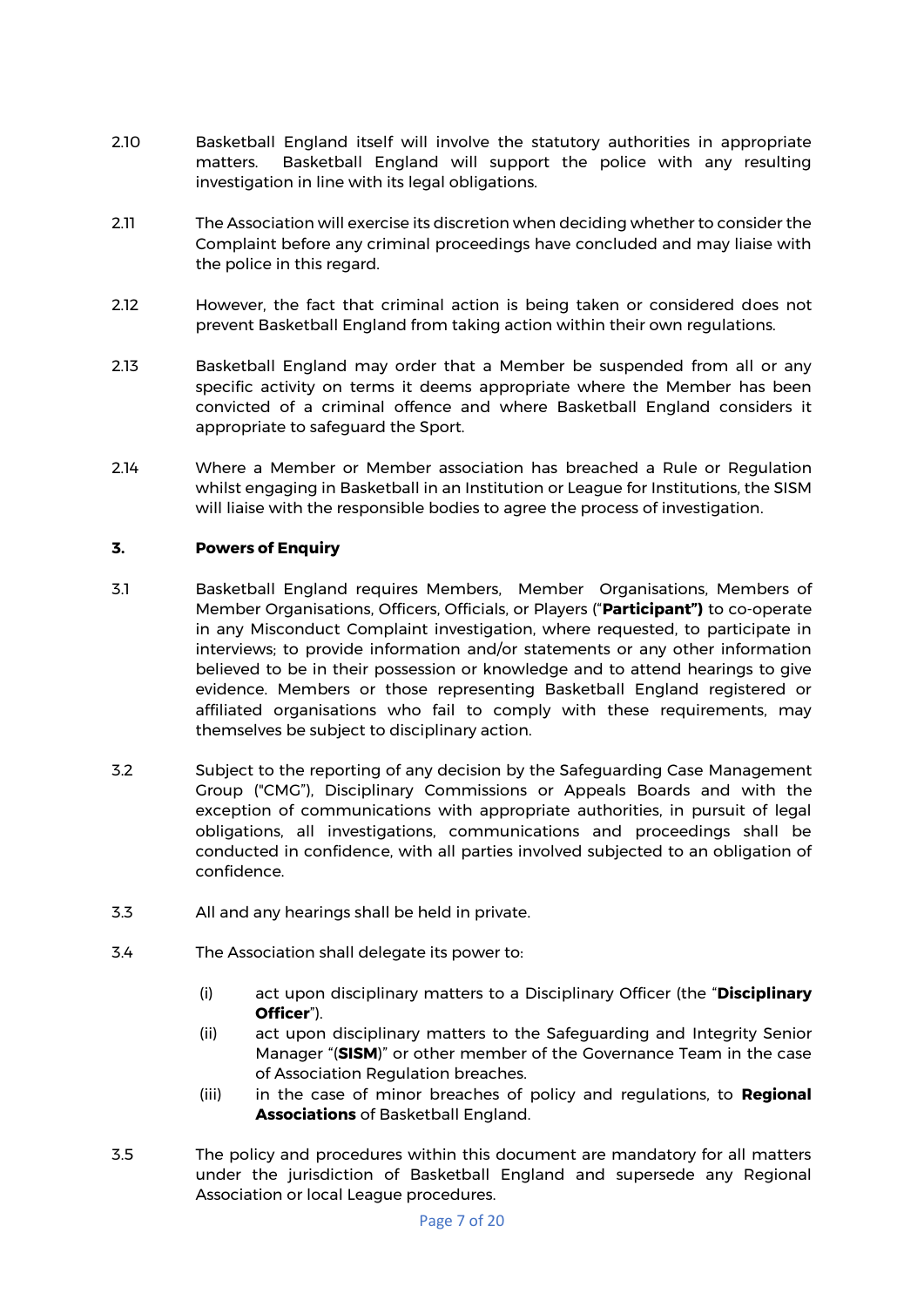- 3.6 This policy shall apply to any disciplinary matter in respect of match fixing, financial speculation and betting in accordance with FIBA Internal Regulations, Basketball England Code of Ethics and Conduct.
- 3.7 This policy shall apply to Anti-Doping Rule violations in accordance with UK Anti-Doping Rules and the Basketball England Code of Ethics and Conduct.
- 3.8 This policy shall apply to any disciplinary matter which also raises Safeguarding or Child Protection concerns.
- 3.9 The Association shall also have jurisdiction to investigate any other matter which the Disciplinary Officer or SISM, at their sole discretion, considers may constitute Misconduct.
- 3.10 The Association shall also have jurisdiction at their sole discretion over appeals against decisions or rulings of a Member Organisation and/or in respect of a Member Organisation's competition regulations and/or in respect of nondisciplinary decisions of the Member Organisations. Such appeals will be dealt with by the "**Appeals Board"** in accordance with this policy.
- 3.11 Where both The Association and a Member Organisation or Associate have jurisdiction over a matter, the SISM or Discipline Officer may, respecting any FIBA recommendation, make a decision on behalf of The Association, to determine that:
	- (i) such matter should be dealt with by The Association; or
	- (ii) such matter should be dealt with by a Member Organisation.

In such a case, Basketball England will not usually consider the matter until the organisations own complaints procedures have been exhausted, save for 'serious incidents' as defined in this policy.

- 3.12 A Participant may formally request that The Association deals with a matter, in which case the SISM or Discipline Officer shall, in their sole discretion on behalf of The Association, determine whether the matter should be dealt with by The Association or by a Member Organisation. Such a decision regarding the jurisdiction would be final and binding and not subject to an appeal.
- 3.13 Where a club is in dispute with another club or one of its own members, Basketball England is unable to intervene unless the club or the member is in breach of the Code of Conduct or any other Basketball England Regulations save where it is clear that an act of misconduct has occurred.
- 3.14 Where a Member Association or Associate conclude disciplinary action is necessary, The Association can review the investigation and make their own decision about whether disciplinary action is taken by The Association, subject only to any contrary instruction from FIBA.
- 3.15 Where an individual against whom a complaint is made is under the age of 18 years when the matter complained of occurred, the matter will be dealt with under the procedures for Young People within this document.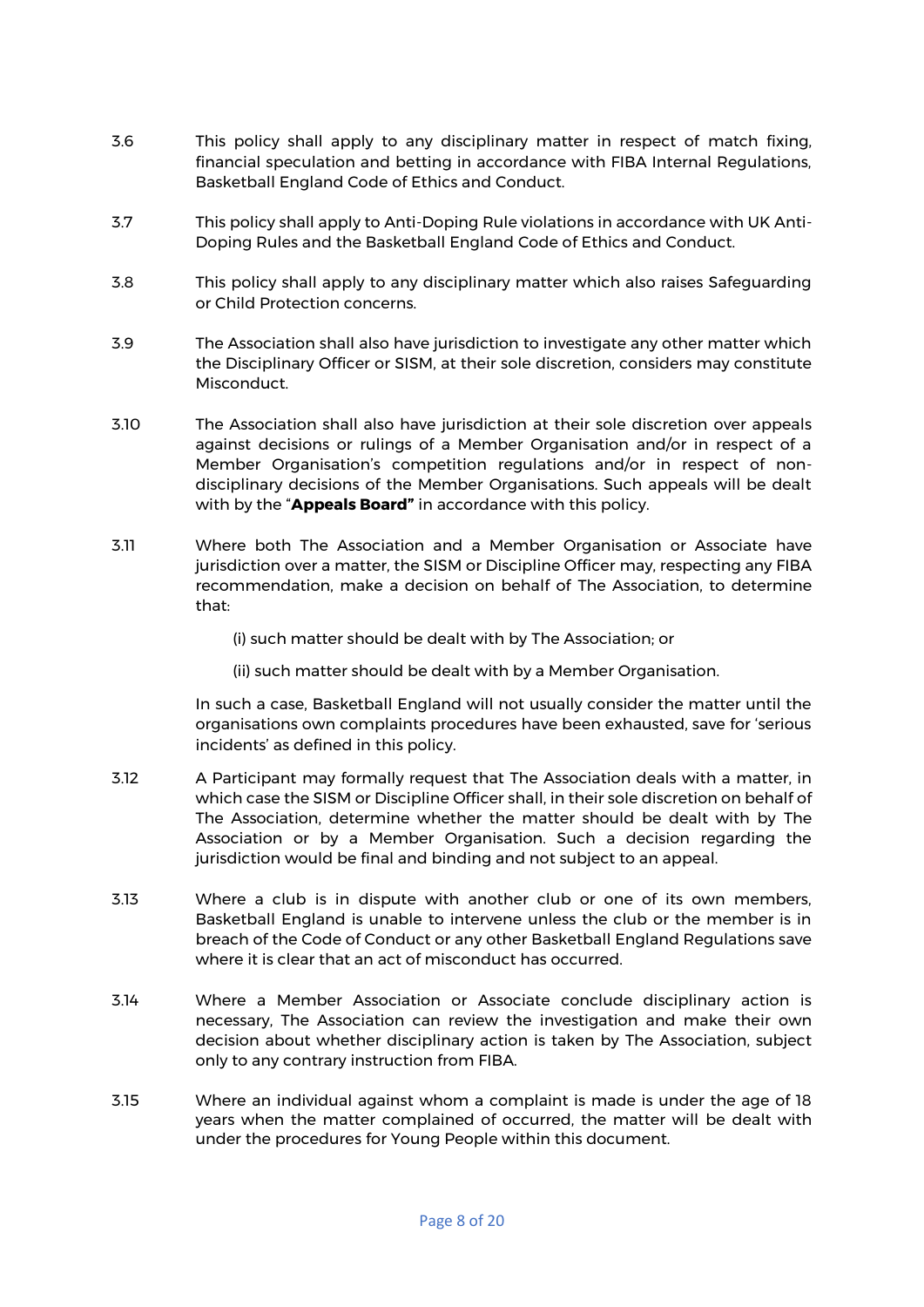- 3.16 Where an individual is considered an Adult at Risk, these procedures will be adapted appropriately at the sole discretion of The Association addressing the needs of the Adult at Risk.
- 3.17 The Association may amend these procedures as it sees fit from time to time. Any such amendments shall come into full force and effect upon the date specified by The Association.
- 3.18 Investigations shall be conducted in accordance with the version of the Disciplinary Code in operation on the day an investigation opened.

#### <span id="page-8-0"></span>**4. Discipline Rules**

- 4.1 The Association may act at their sole discretion against any Participant which is considered to be acting in breach of any of the Discipline Rules or any other Regulation of The Association.
- 4.2 Participants are required to ensure their behaviour is appropriate at all times and maybe subject to a charge under these rules and regulations where such behaviour falls below the standard expected irrespective as to whether that misconduct was committed during a game or at any other time.
- 4.3 A Participant is required at all times to act in the best interests of the game of Basketball and shall not act, at the sole determination of The Association, in any way that brings the game of Basketball into disrepute.
- 4.4 A Participant shall not use any language or behaviour that is Aggravated by the use or reference, whether explicitly or implied, to another person's ethnic origin, colour, race, age, nationality, religion or belief, gender, gender reassignment, sexual orientation, or disability.
- 4.5 A Participant shall not act in any form of victimisation or discrimination by reason of any "**Protected Characteristic"** covered under the Equality Act unless otherwise permitted by law.
- 4.6 A Club is responsible for ensuring its Officials, Spectators, and all persons purporting to be its supporters or followers, conduct themselves in an orderly fashion and refrain from any behaviour that in the opinion of The Association brings the game into disrepute, including, but not limited to, behaviour, that includes a reference, whether express or implied, to any Protected Characteristic.
- 4.7 A Player is required to act in accordance with any anti-doping regulations and any social drug regulations or either WADA, UKAD, or The Association.
- 4.8 Betting or Integrity matters A Participant is required to adhere to the Basketball England Betting and Anti-Corruption Regulations as issued by Basketball England.
- 4.9 A member shall not use any information relating to Basketball obtained by virtue of their position within the sport, not available publicly, (**"Inside Information"**) in relation to betting nor may they pass information on to a third party for their benefit.

#### <span id="page-8-1"></span>**5. Interim Suspension**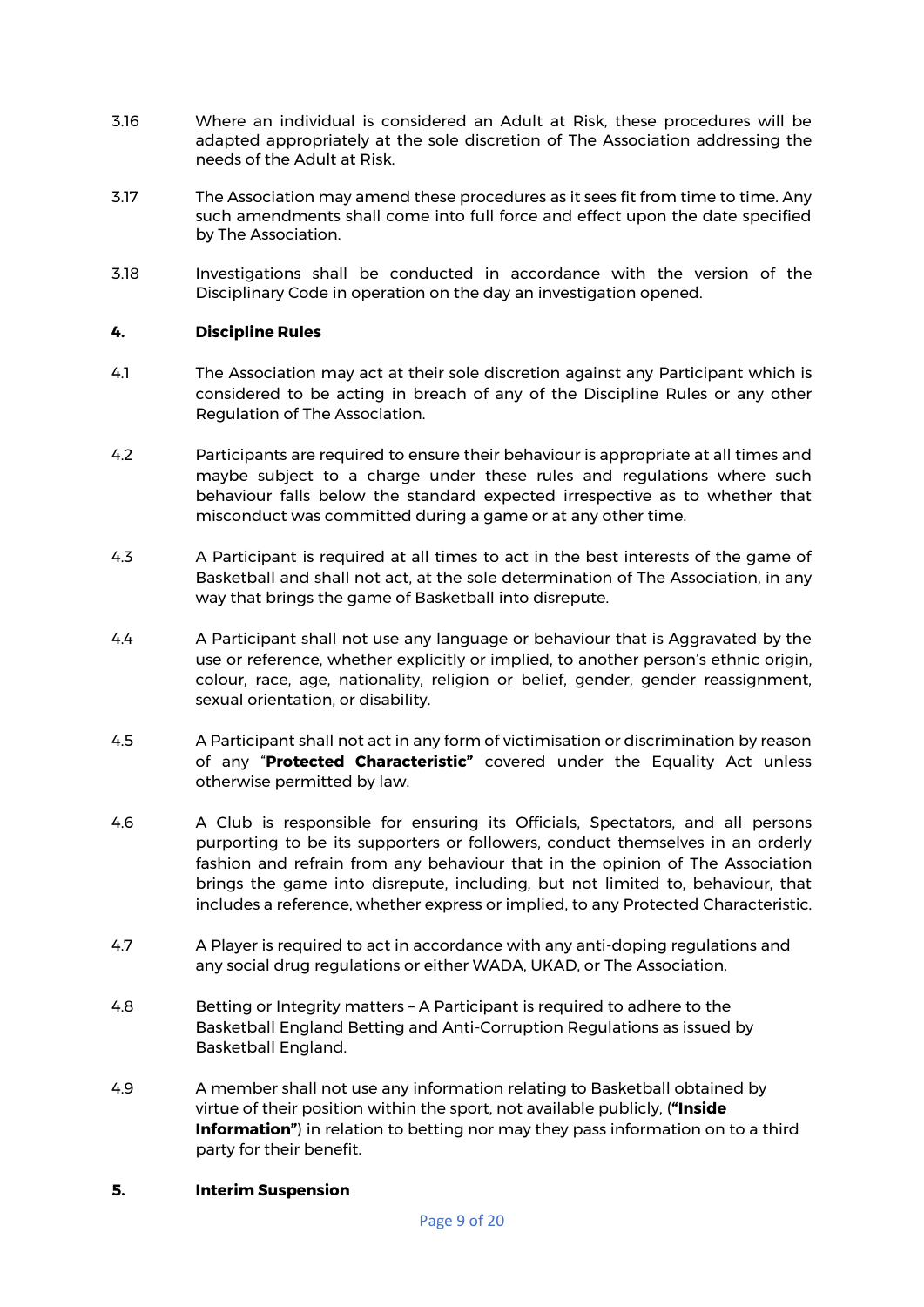- 5.1 If the Discipline Officer or SISM considers that an allegation, complaint or matter which has been drawn to their attention falls within the scope of The Association's disciplinary or Safeguarding regime and is of sufficient seriousness to warrant the suspension of a person or body from any aspect of involvement in Basketball (including, where relevant, the suspension of a license or accreditation) until such time as the Disciplinary Commission or Safeguarding Case Management Group has reached its decision (an "**Interim Suspension**"), they shall write to such person or body informing them of the terms of the interim suspension.
- 5.2 The decision of the SISM, in this matter, shall only be subject to review by an **Independent Chair** and will be considered on correspondence only.
- 5.3 A review in such a circumstance must be submitted by the Respondent within 14 days of the imposition of the Interim Suspension or any application for a review will be declared void.
- 5.4 If at any time the facts or circumstances surrounding a case change, the SISM or Discipline Officer may consider, either of its own motion or by an application brought by a person or body subject to an interim suspension, whether such interim suspension should continue.
- 5.5 In their absolute discretion the SISM or Discipline Officer may lift such interim suspension or may impose such conditions as they think fit in default of which the person or body will remain subject to suspension.
- 5.6 The fact of an interim suspension being imposed may be published by The Association.

#### <span id="page-9-0"></span>**6. Discipline Procedures General Provisions**

- 6.1 These General provisions shall apply to all **Inquiries, Disciplinary Commissions, Appeal Boards, Safeguarding Panels** and any other disciplinary body under the control of Basketball England.
- 6.2 The bodies subject to these General Provisions are not courts of law and are disciplinary as opposed to arbitral bodies.
- 6.3 It is important to reach a just and fair outcome and any procedural or technical irregularities must come second to ensuring that parties are treated in a just and fair manner and that a just and fair outcome is reached.
- 6.4 All parties are expected to act in a manner of cooperation to ensure such proceedings are dealt with in a timely and appropriate fashion having due regard for its sporting objectives.
- 6.5 The bodies subject to these provisions may regulate their own procedures ensuring fairness is maintained throughout.
- 6.6 The applicable standard of proof will be the civil standard of the balance of probability unless stated elsewhere in the applicable regulations.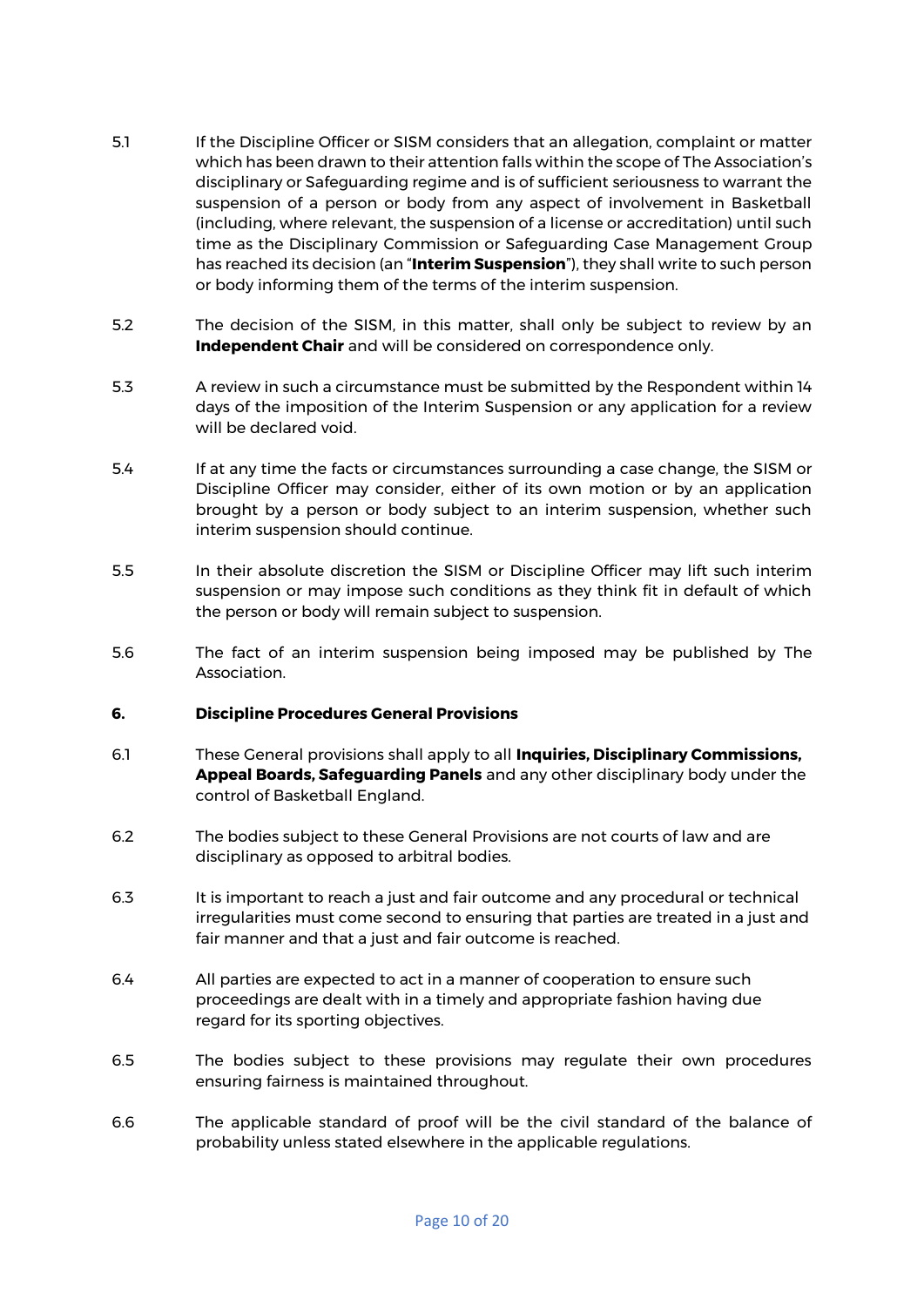- 6.7 Any charge in relation to a Misconduct complaint must be raised within 90 days of being notified of the incident unless written dispensation has been granted on application to an Independent Chairman to extend the time limit in advance of the expiration of the 90 days.
- 6.8 Any first instance hearing must be heard within 180 days of the report being received in the first instance unless written dispensation has been granted on application to an Independent Chairman to extend the time limit in advance of the expiration of the 180 days.
- 6.9 Without the written dispensation being granted within 6.7 and 6.8 above, the case will be declared void and expunged from the records.
- 6.10 Any Participant subject to a charge and attending any Commission or hearing is entitled to be represented, including legally, by a person of their choice.
- 6.11 Any **Appellant** or **Respondent** attending an Appeal Board is entitled to be represented, including legally, by a person of their choice.
- 6.12 Any costs of the representation in 6.10 or 6.11 above shall be borne by the party appointing the representative irrespective of the outcome of the case.

#### <span id="page-10-0"></span>**7. Preliminary Matters**

- 7.1 A Discipline Commission Chair or Appeal Board Chair will have the right, sitting alone, to deal with any Preliminary Matter and may as a result, make directions, including but not limited to:
	- (i) Amending any time limit
	- (ii) Setting aside any earlier decision being appealed against
	- (iii) Order a party to attend a hearing
	- (iv) Permit any "interested party" to attend and make submissions to the Appeal Board
	- (v) Dispense or amend any of the procedures outlined in these regulations
	- (vi) Consider and make determination on any matters of law.
	- (vii) Any such other order deemed applicable or appropriate
- 7.2 The Discipline Commission Chairperson or Appeal Board Chairperson may also refer any Preliminary Matter to be considered by the full Panel.
- 7.3 Any order of a Preliminary Matter is final and binding.

#### <span id="page-10-1"></span>**8. Confidentiality and Publication**

- 8.1 All disciplinary and safeguarding proceedings shall take place in private and only parties involved are entitled to attend.
- 8.2 Any application for observers should be considered as a preliminary matter prior to the commencement of any hearing or appeal board.
- 8.3 The Association has the authority to publish the outcome and details of any appeal board or hearing that it deems appropriate at its sole discretion. Until such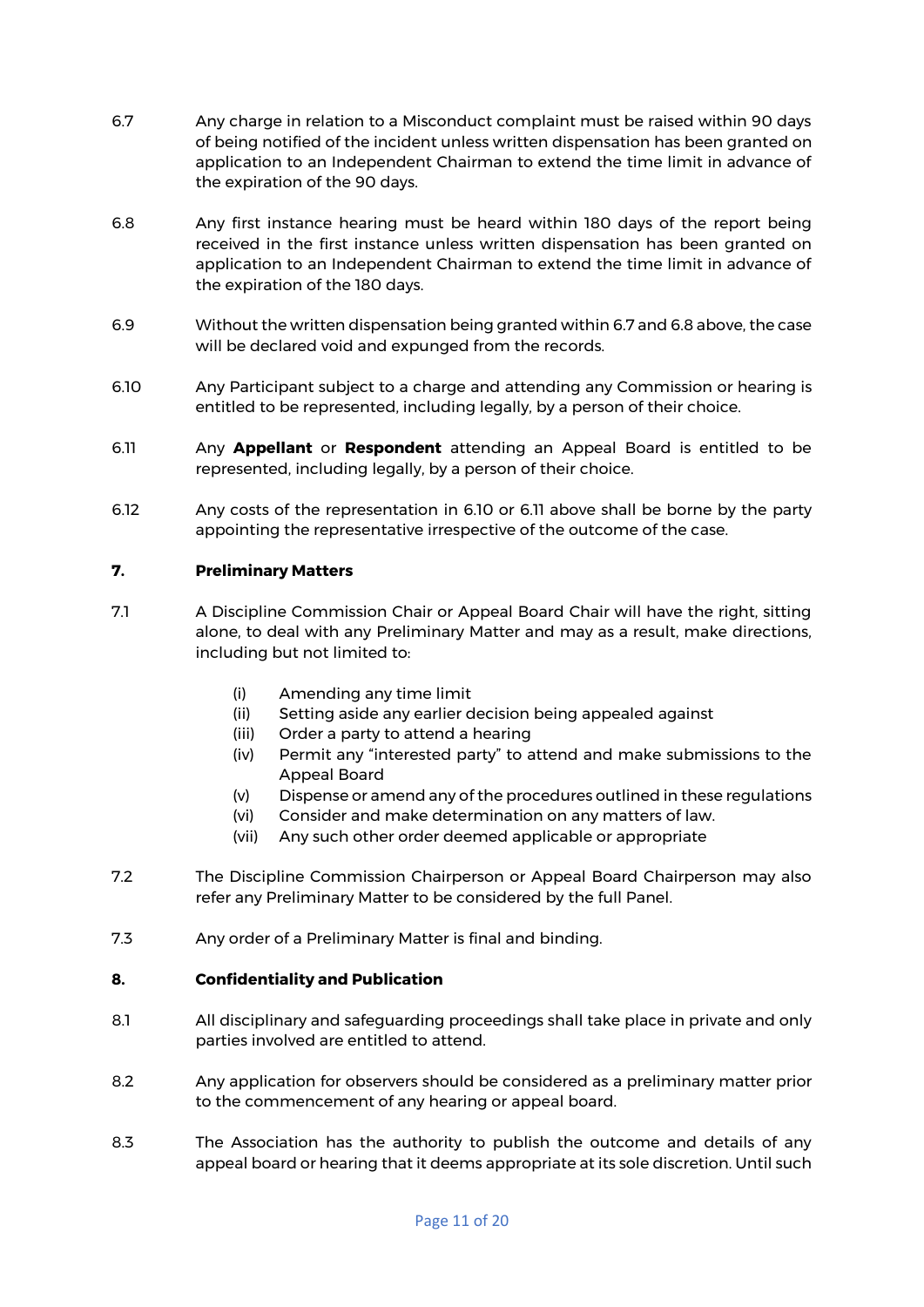time as The Association publishes the details, they remain Private and Confidential.

8.4 The Disciplinary Commission or the Appeal Board may recommend that a complete dossier of the evidence submitted in the course of the proceedings be prepared and sent to the police and other relevant authorities, together with an expression of the view of the Disciplinary Commission or the Appeal Board that the matter should be investigated by such authorities to establish whether a criminal offence or other infringement has been committed.

#### <span id="page-11-0"></span>**9. Dealing with Adults at Risk and Young People**

- 9.1 It is important to note that when dealing with young people in an investigation or as a witness that they are dealt with in a manner considered appropriate for young people. These procedures should also be applied as necessary to any adults at risk who are involved in the discipline process. The application will depend on the needs of the adult, determined on a case-by-case basis.
- 9.2 No person under the age of 18 years can be fined. Any financial penalties will be the responsibility of the Club as appropriate.
- 9.3 A child under the age of 12 cannot appear before any Commission or Panel either as a witness or the Member charged.
- 9.4 Where there is a potential breach by a child under the age of 12, an alternative resolution to formal disciplinary action should be considered, such as, but not limited to group or individual training.
- 9.5 Where a child under the age of 12 would have appeared as a witness, The Association should arrange for a Welfare Officer, with the permission of the Parents/Guardians of the Child, to obtain a statement from the Child.
- 9.6 The Welfare Officer would attend the hearing in proxy of the Child to deliver the statement.
- 9.7 A child between the ages of 12 and 15 years may attend a hearing, accompanied by an adult, by video conference only and only where:
	- i. The evidence is considered so important to necessitate a child to attend:
	- ii. The procedures to hear from a Young Person as a witness, as outlined in this document are strictly followed.
- 9.8 A child aged 16 or 17 years may attend in person, accompanied by an adult, but a Commission may consider it appropriate also for the young person to appear by video conference only.

#### <span id="page-11-1"></span>**Young People as Witnesses**

9.9 When a young person is giving evidence, only essential personnel should be in attendance. Essential personnel are considered as the Panel Members, the Secretary, the person charged and their representative. All others shall leave the room whilst the young person is giving evidence.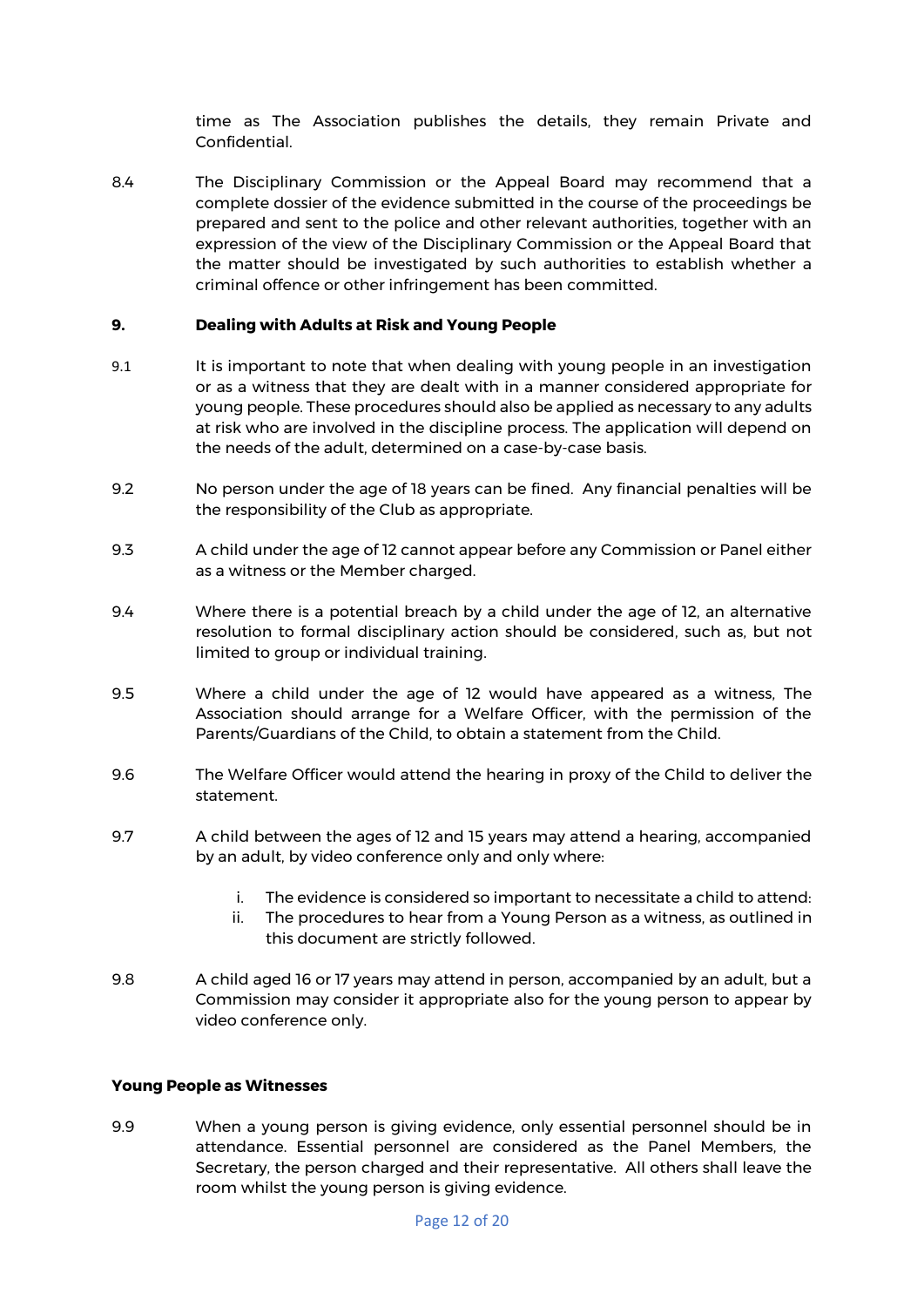- 9.10 Only the Chair of the Commission will be permitted to ask questions of the young person.
- 9.11 No cross examination will be permitted.
- 9.12 At the end of the questioning the Chair of the Commission will enquire from the person charged whether they had any other questions that should be asked of the young witness.
- 9.13 If so, the questions should be relayed to the Chair, outside of the hearing of the young person, and the Chair will determine the relevance.
- 9.14 Once all the questioning has been completed, the young person will leave the hearing.

#### <span id="page-12-0"></span>**10. Summary Procedure**

10.1 The Summary Procedure may be applied if:

(i) the person or body admits the offence in the correspondence that has passed between the Respondent and the SISM; and

- (ii) the Disciplinary Officer is satisfied that:
	- (a) the offence is a Summary Offence (as defined in 10.2); and
	- (b) it can properly be dealt with under this paragraph.
- 10.2 A "**Summary Offence**" is one where the SISM or Discipline Officer believe that, if the facts placed before them are true, the appropriate sanction should be no more than:
	- (i) a censure;
	- (ii) a suspension for a period not exceeding 28 days;
	- (iii) a fine;
	- (iv) apology to victim or association;
	- (v) education or training
	- (vi) a suspended penalty where, if the terms of the suspension are breached, a suspension of no more than 28 days would be appropriate; or
	- (vii) a combination of any of the above.

For the purposes of this paragraph, a "suspension" shall mean suspension from Association activities or Association-sanctioned events.

10.3 Where an admission in correspondence has been made and the SISM or Discipline Officer considers it appropriate to invoke the Summary Procedure, they shall write to the person or body concerned informing them that it is their view that this is a Summary Offence and that the Summary Procedure for dealing with such offences may be applied. In such correspondence, the SISM or Discipline Officer shall:

> (i) seek the consent of such person or body to the matter being dealt with under the Summary Procedure

(ii) formally charge that Participant with Misconduct.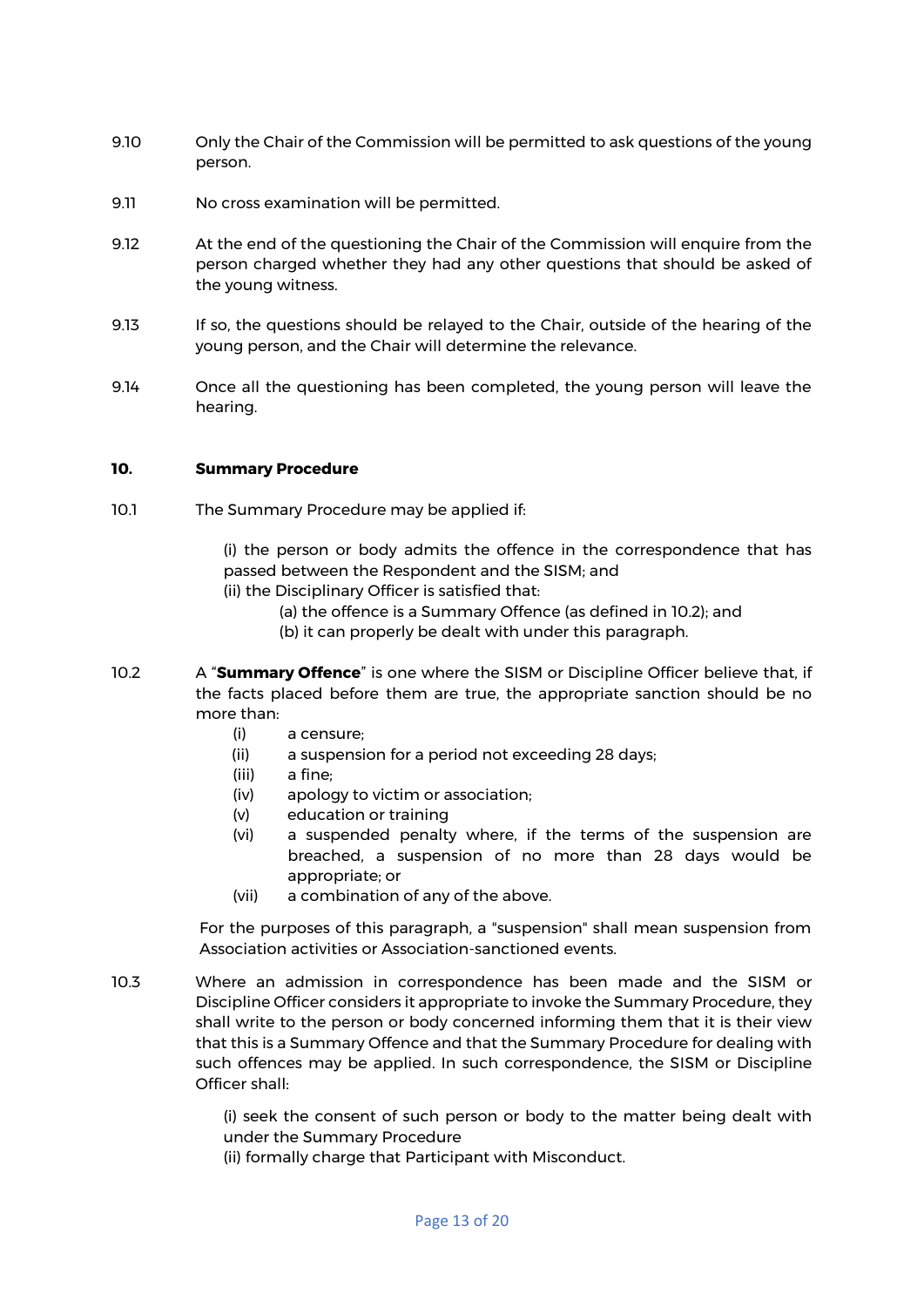- 10.4 If the person or body rejects the decision of the SISM, the case will proceed to Full Disciplinary Procedure.
- 10.5 There shall be no right of appeal from the imposition of a sanction imposed under the Summary Procedure.

#### <span id="page-13-0"></span>**11. Full Disciplinary Procedure**

- 11.1 If the person or body who is the subject of the matter does not consent to the Summary Procedure or if the SISM or Discipline Officer considers that a case is not appropriate for the Summary Procedure, the Full Disciplinary Procedure of The Association, as set out below, shall be invoked. (the "**Full Disciplinary Procedure**").
- 11.2 The Association shall commence the procedure by sending to the person or body the charge in writing, setting out a summary of the alleged Misconduct, together with a short factual summary of the evidence supporting the charge.
- 11.3 The person or body against whom the charge has been made shall have 14 days following the date of issue of the written communication setting out the charge to answer the charge where they may:
	- (i) Accept the charge and request the matter be dealt with by correspondence only; or
	- (ii) Accept the charge and request to appear before a Disciplinary commission to enter a plea in mitigation; or
	- (iii) Deny the charge and request the matter be dealt with by a correspondence hearing; or
	- (iv) Deny the charge and request the matter be dealt with by a Personal Hearing.
- 11.4 Should the person or body against whom the charge was raised elect to appear in person for a plea in mitigation or a Personal Hearing, will be required to pay a Hearing Fee of £100.00.
- 11.5 Failure to respond shall render the person or body concerned to forfeit the right to a personal hearing and the matter will be referred to the next Disciplinary Commission to be considered as a denial of the charge in writing.
- 11.6 The Discipline Officer will schedule a date for the hearing and appoint a Discipline Commission to adjudicate the case.
- 11.7 A Disciplinary Commission shall consist of no less than three members and no more than five members, save for a non-personal hearing where The Association may appoint a single Chair to determine the case alone.
- 11.8 A Secretary to the Commission shall also be appointed.
- 11.9 At least 7 days' notice will be given of the date, place and time of any personal hearing under the Full Disciplinary Procedure unless all parties consent to a shorter timeframe.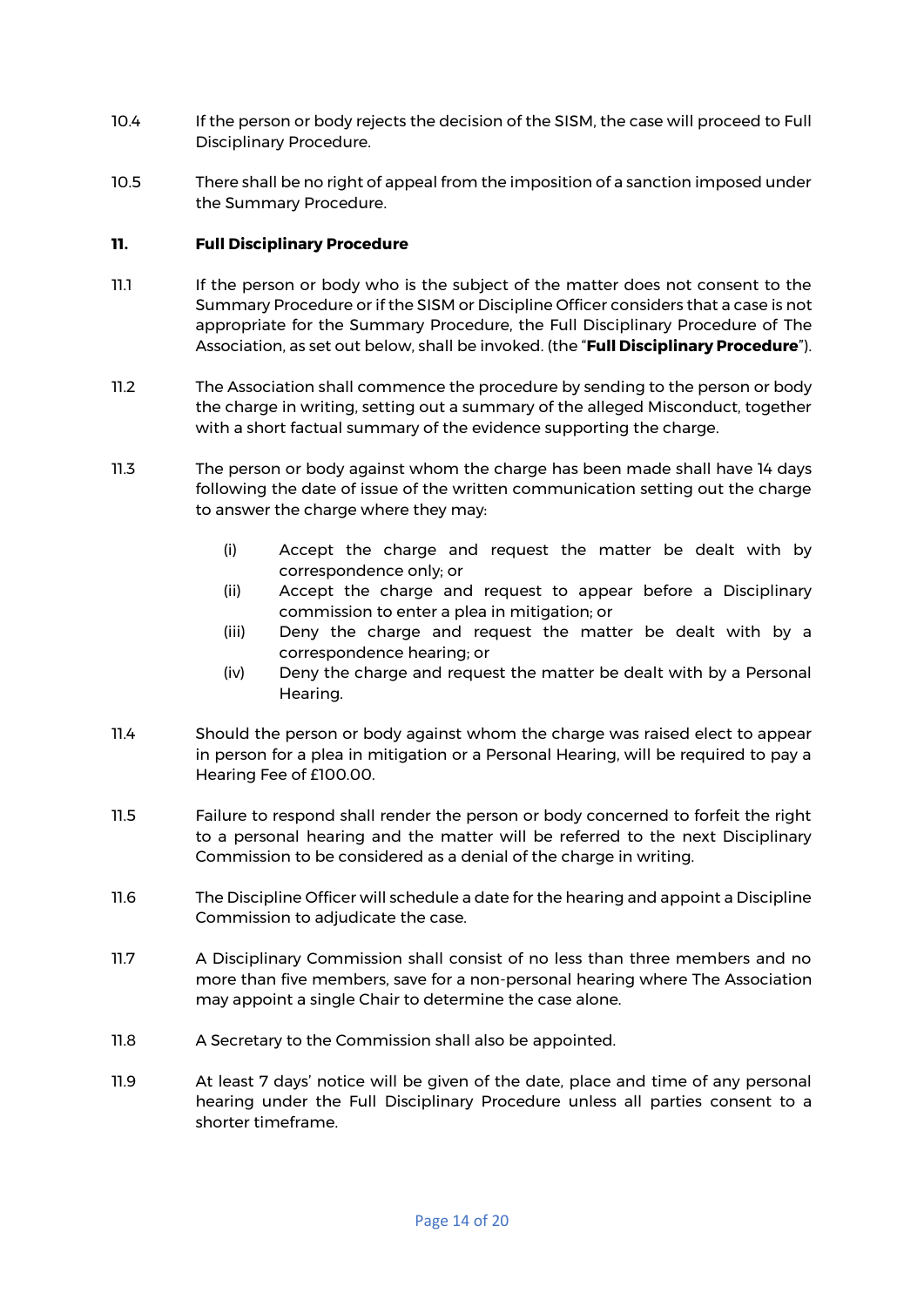- 11.10 At least 5 days before the date of the personal hearing, the Discipline Officer shall serve on the person or body charged a Panel pack including the charge letter, evidence to support that charge and any response from the charged party.
- 11.11 The Panel Pack will also be served on the Commission at the same time as it being served on the parties for a personal hearing.
- 11.12 The Discipline Officer will also be required to arrange attendance for all witnesses in support of the charge to attend any Personal Hearing.
- 11.13 It will be the responsibility for the party charged to arrange attendance of any witness they require to defend the charge.
- 11.14 In all cases, The Association shall face the burden of proving that the charge has been made out.
- 11.15 All Association witnesses will give their evidence first.
- 11.16 The person or body subject to the charge shall have the right to cross-examine any witnesses called by The Association to prove the charge, save for any witnesses under the Young Person or Adults at Risk procedures.
- 11.17 The fact that a person charged has been convicted of a criminal offence or issued with a formal police caution in relation to the same incident shall be deemed to be conclusive evidence of a conviction or caution and of the facts and circumstances surrounding it.
- 11.18 The person or body subject to the charge shall give their evidence before any defence witnesses are called and after which they will be entitled (subject to considerations of relevance) to call all any witnesses that they wish to call.
- 11.19 Disciplinary Commission Members shall have the right to question any witnesses at any stage of the process.
- 11.20 Once the person or body subject to the charge has completed their submissions, the person or body subject to the charge shall then have the right to make closing arguments.
- 11.21 The Disciplinary Commission will adjourn to consider liability and shall consider its decision in private.
- 11.22 It shall first consider whether or not the charge of Misconduct is proved and any decision shall be found by a majority verdict.
- 11.23 The Commission shall reconvene and
	- (i) in the event of any case being found proven;
		- a) the Secretary of the Commission will be required outline any previous disciplinary history on the record of the party charged.
		- b) The party charged shall be given the opportunity to enter a plea in mitigation against sanction.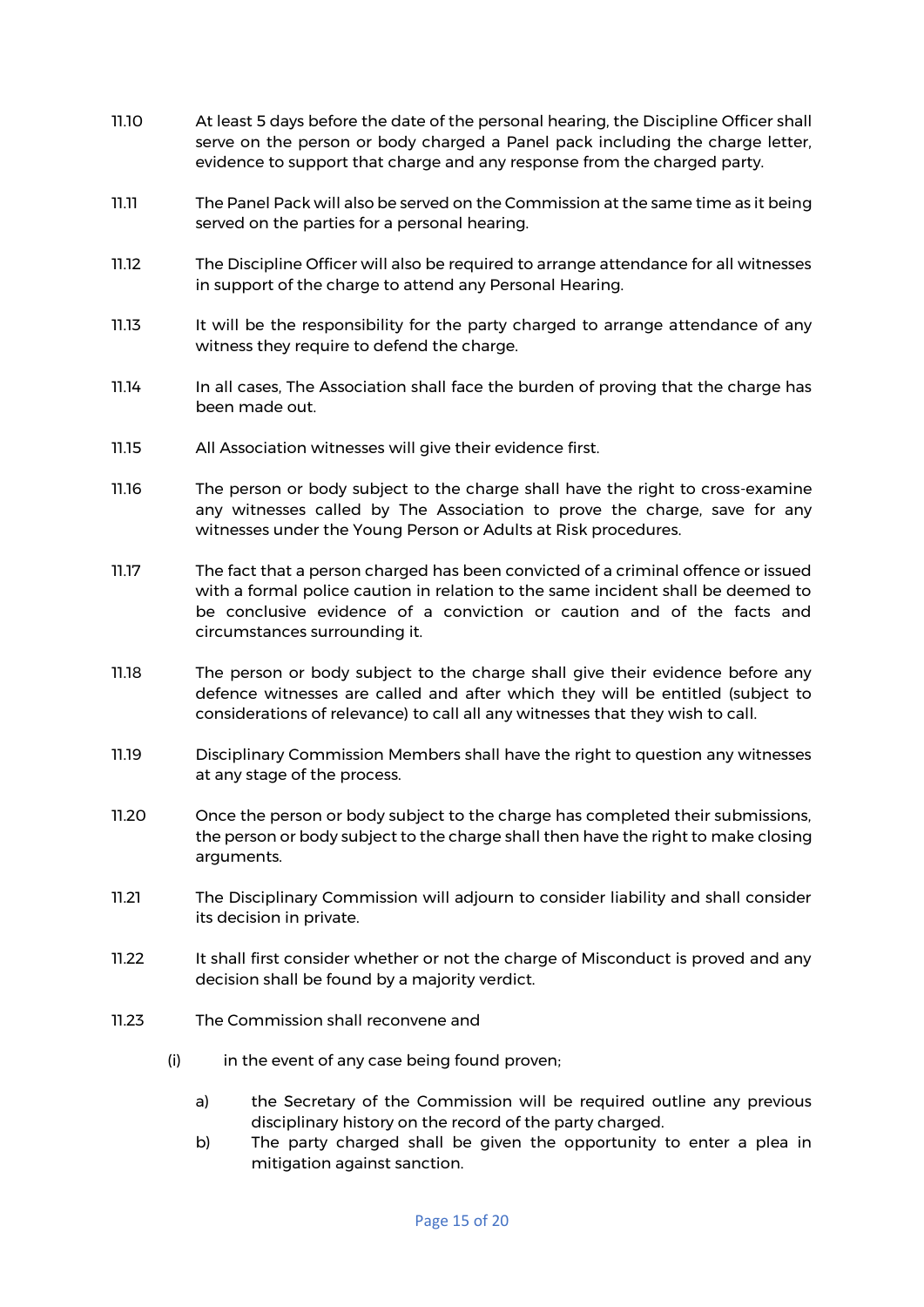- c) The Disciplinary Commission will retire to consider sanction as outlined in the sanction and costs guidance.
- (ii) In the event the charge is found Not proven:
	- a) All details of the charge shall be withdrawn from the person charged record and any monies paid refunded.
- 11.24 Having reached its conclusion, the Disciplinary Commission shall communicate that decision either at the time of the hearing or within 5 days thereafter.
- 11.25 In all cases the Disciplinary Commission shall produce a written decision setting out the reasons for reaching its conclusions, including whether the decision was unanimous or by a majority verdict.
- 11.26 Any such decision will be subject to a right of appeal in accordance with the appeal procedures.
- 11.27 In exercising its functions under this policy, the Disciplinary Commission shall have the power to regulate its own procedure. Without prejudice to the generality of this power it shall have the power:
	- (i) to extend or vary any limit set out in this policy including the 28 day appeals period;
	- (ii) to permit Basketball England, or any other party bringing a charge, to set out their case in advance of hearing from witnesses and provide a closing summary.
	- (iii) to adjourn the proceedings, whether prior to a scheduled hearing date or during the hearing, to allow time for the submission of further evidence or for any other reason;
	- (iv) to ask questions directly of any party or witness to any proceeding before the Disciplinary Commission;
	- (v) to admit or exclude evidence on grounds of relevance or failure to comply with directions;
	- (vi) to make appropriate directions (whether in advance of the hearing or at the start or during the hearing) with respect to the conduct of proceedings before the Disciplinary Commission.
- 11.28 In the course of any proceedings before the Disciplinary Commission, the Disciplinary Panel shall not be obliged to follow the strict rules of evidence and may admit such evidence as it thinks fit and accord such evidence such weight as it thinks appropriate in all the circumstances.
- <span id="page-15-0"></span>11.29 Subject to the right of appeal, a decision of the Disciplinary Commission shall be deemed to be a decision of The Association and be binding.

#### **Serious incidents**

11.30 Misconduct Offences which are defined as 'Serious incidents', will take precedence over Summary Offences.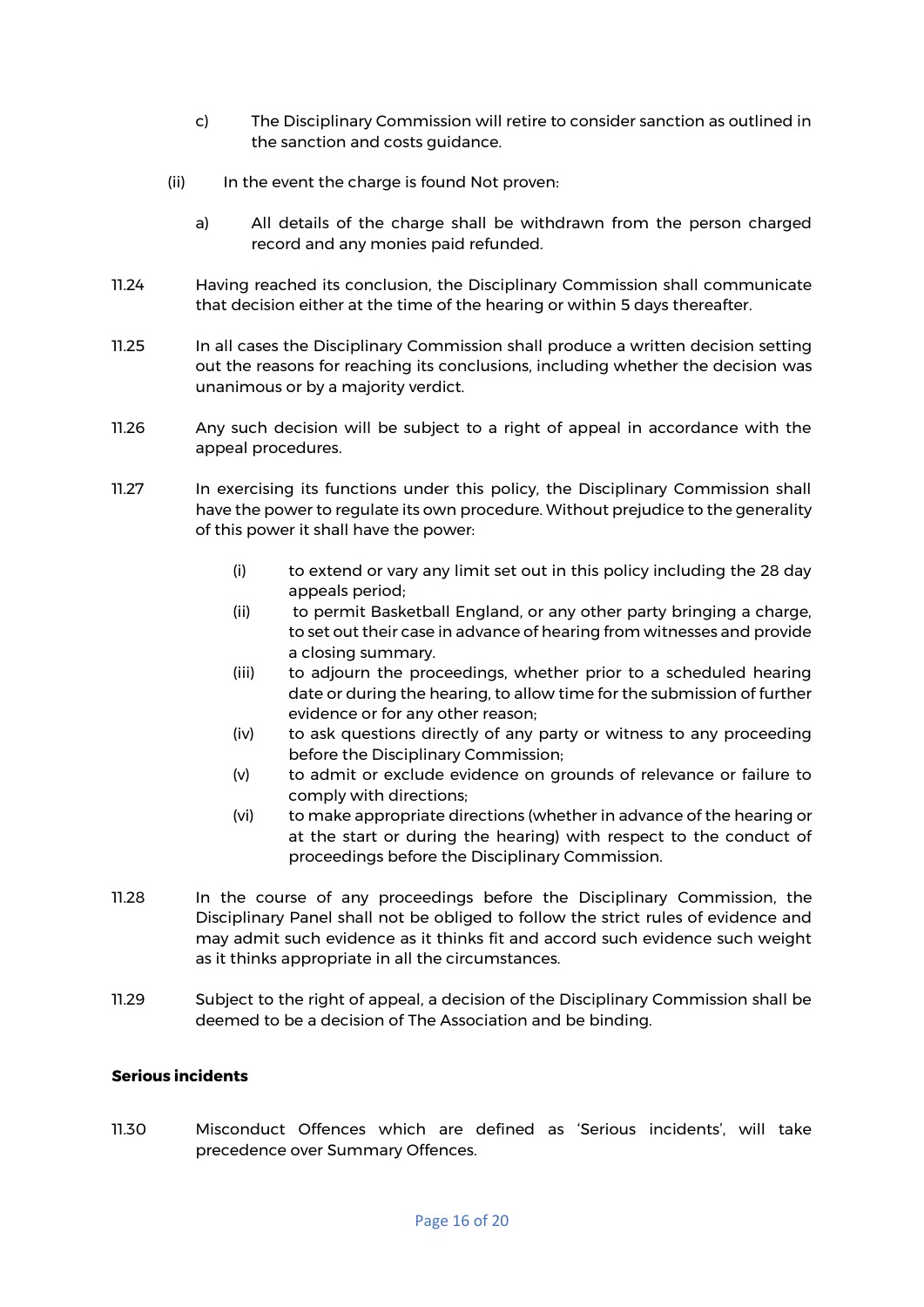- 11.31 Serious incidents must always be referred to a **"National Disciplinary Panel"** under such terms approved by The Association from time to time.
- 11.32 The incidents referred to the Serious Case Panel include but are not limited to;
	- (i) Discriminatory Language or behaviour towards any person
	- (ii) Discriminatory Language or behaviour expressed in any written form or on social media.
	- (iii) Violence or threats in any form towards match officials
	- (iv) Any action online or offline by members in positions of trust and authority which brings the game of Basketball into disrepute
	- (v) Any Safeguarding concerns about a child or about a person working with children or adults at risk.
	- (vi) Any other matter deemed appropriate by the Association at their sole discretion.

## <span id="page-16-0"></span>**12. Appeals Procedure**

- 12.1 Appeals may be made to an Appeals Board in the following circumstances:
	- (i) a decision of a Disciplinary Commission.
	- (ii) a decision of the Basketball England Competitions Committee
	- (iii) a decision of a Safeguarding Panel
	- (iv) a decision of a local League or Regional Association
	- (v) any other decision considered appropriate by The Association save for where the relevant rules properly declare there is no right of appeal.
- 12.2 The grounds of appeal applicable are that the body appealed against;
	- (i) failed to give the appellant a fair hearing; and/or
	- (ii) came to a decision that no reasonable body should have reached; and/or
	- (iii) failed to comply with the necessary rules and regulations pursuant to the charge; and/or
	- (iv) imposed an award or sanction that was excessive.
	- (v) in addition to the above, The Association may also appeal that the sanction imposed was so unduly lenient as to be unreasonable.
- 12.3 An Appellant shall have 14 days from the date of the relevant decision to submit a notice of appeal ("The Notice") along with a £250.00 fee or in the case of a Safeguarding Panel decision, £100.00.
- 12.4 The Notice submitted by the Appellant shall include:
	- (i) the precise details being appealed against.
	- (ii) the Grounds of appeal
	- (iii) the precise basis of the appeal
	- (iv) any application to submit new evidence to the Appeal Board
	- (v) the relevant appeal fee.
- 12.5 The **Appeal Respondent** shall within 21 days submit:
	- (i) the case papers considered in relation to the case
	- (ii) the response to the Notice of Appeal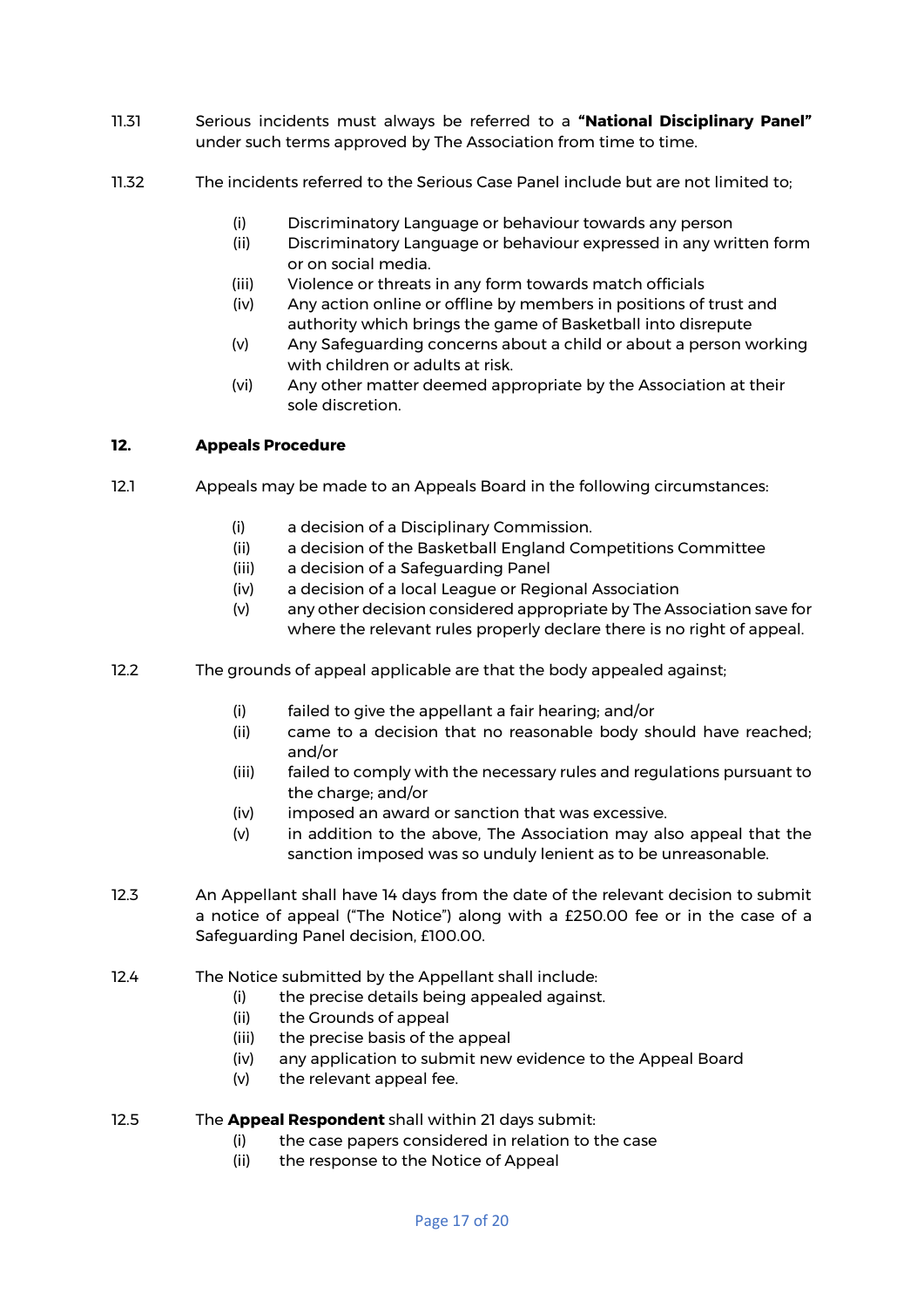- (iii) the response to any application by the Appellant to include New Evidence
- 12.6 New Evidence will only be admitted by the Appeal Board where they are satisfied that there is an exceptional reason why such evidence was not available to be submitted previously to the original body.
- 12.7 The original order will remain in force unless an application is received by either party to the Appeal Board for it to be set aside pending the outcome of the Appeal. This decision is at the sole discretion of the Appeal Board.
- 12.8 An Appeal Board will be appointed in accordance with The Association appointing procedures in force from time to time.
- 12.9 The Association will be responsible for preparing the panel pack for the Appeal Board and the pack must be distributed to all parties no less than 5 days prior to the Appeal hearing.
- 12.10 Appeal Boards shall be by the way of a review of all correspondence, however, the Parties have the right to attend an Appeal Board hearing to make oral submissions to support their written submissions if they so desire.
- 12.11 An Appeal can only be withdrawn with the approval of an appointed Appeal Board Chairperson.

#### <span id="page-17-0"></span>**Appeal Board Hearing**

- 12.12 The following procedures will be adopted unless the procedures are amended by either the Appeal Board Chairperson or the Appeal Board Tribunal:
	- (i) The Appellant will set out their case summarising their submission
	- (ii) Any New Evidence from the appellant will be considered, if accepted by the Appeal Board, and any witnesses included as part of the New Evidence may be questioned and cross examined by all parties.
	- (iii) The Appeal Respondent will set out their response summarising their submission.
	- (iv) Any New Evidence from the respondent will be considered, if accepted by the Appeal Board, and any witnesses included as part of the New Evidence may be questioned and cross examined by all parties.
	- (v) The Appeal Board may pose questions at any time but the Appellant and Appeal Respondent are not permitted to pose questions other than to witnesses submitting New Evidence.
	- (vi) The Appeal Respondent will make closing submissions.
	- (vii) The Appellant will make closing submissions.
	- (viii) The Appeal Board will then retire to consider the merits of the appeal.

#### <span id="page-17-1"></span>**Appeal Board Decisions**

12.13 The Appeal Board shall have power to: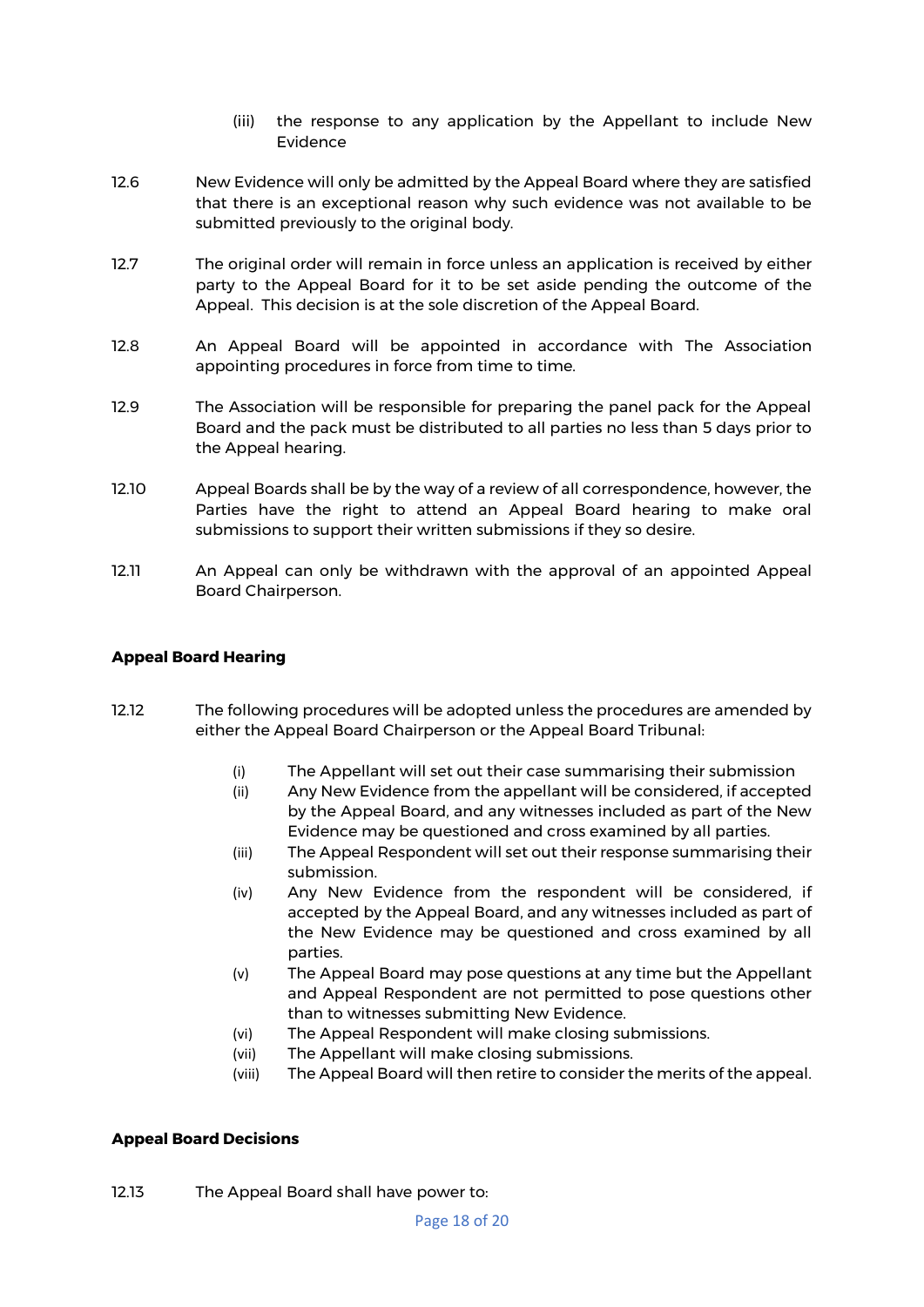- (i) Allow the Appeal
- (ii) Dismiss the Appeal
- (iii) Make any decision that was open to the original panel which includes the ability to increase, decrease or vary any order of the original panel
- (iv) Order a re-hearing
- (v) Order costs to contribute towards the actual costs of the Appeal Board
- (vi) Order the refund or forfeit of the appeal fee
- (vii) Any other order deemed appropriate
- 12.14 A decision of the Appeal Board is final and binding, save for the ability to appeal the quantum of costs.
- 12.15 An appeal on the quantum of costs will be heard by a different Chair of Appeal Boards sitting alone and on correspondence only.
- 12.16 Any appeal on the quantum of costs must be submitted within 14 days of the Appeal Board decision.

## <span id="page-18-0"></span>**13. Sanctions and Costs**

- 13.1 If the Disciplinary Commission or the Appeal Board finds a charge of Misconduct to have been proven under the Full Disciplinary Procedure, it may impose upon the person or body concerned:
	- (i) suspension from competition or from taking part in any other capacity in any activity sanctioned by The Association;
	- (ii) permanent exclusion from competition or taking part in any other capacity in any activity sanctioned by The Association;
	- (iii) exclusion or suspension from coaching, playing or volunteering at a Member Organisation or an Associate or at any event organised by a Member Organisation or an Associate;
	- (iv) exclusion or suspension from officiating at a Member Organisation or an Associate or at any activity organised by a Member Organisation or an Associate;
	- (v) exclusion or suspension from attending any activity sanctioned by The Association or organised by a Member Organisation or an Associate;
	- (vi) expulsion, suspension or exclusion from standing for, or holding, any office within The Association, either for a temporary period or permanently;
	- (vii) a fine;
	- (viii) a caution and/or censure in respect of his, her or its conduct;
	- (ix) a suspended penalty, being a penalty which is only invoked in the event that a person or body, subject to The Association's disciplinary power, commits another disciplinary offence within a stated time of the date of the decision;
	- (x) the removal of an accreditation either for a temporary period or permanently;
	- (xi) the imposition of any such conditions on an accreditation as it sees fit; and/or
	- (xii) a requirement to attend appropriate training